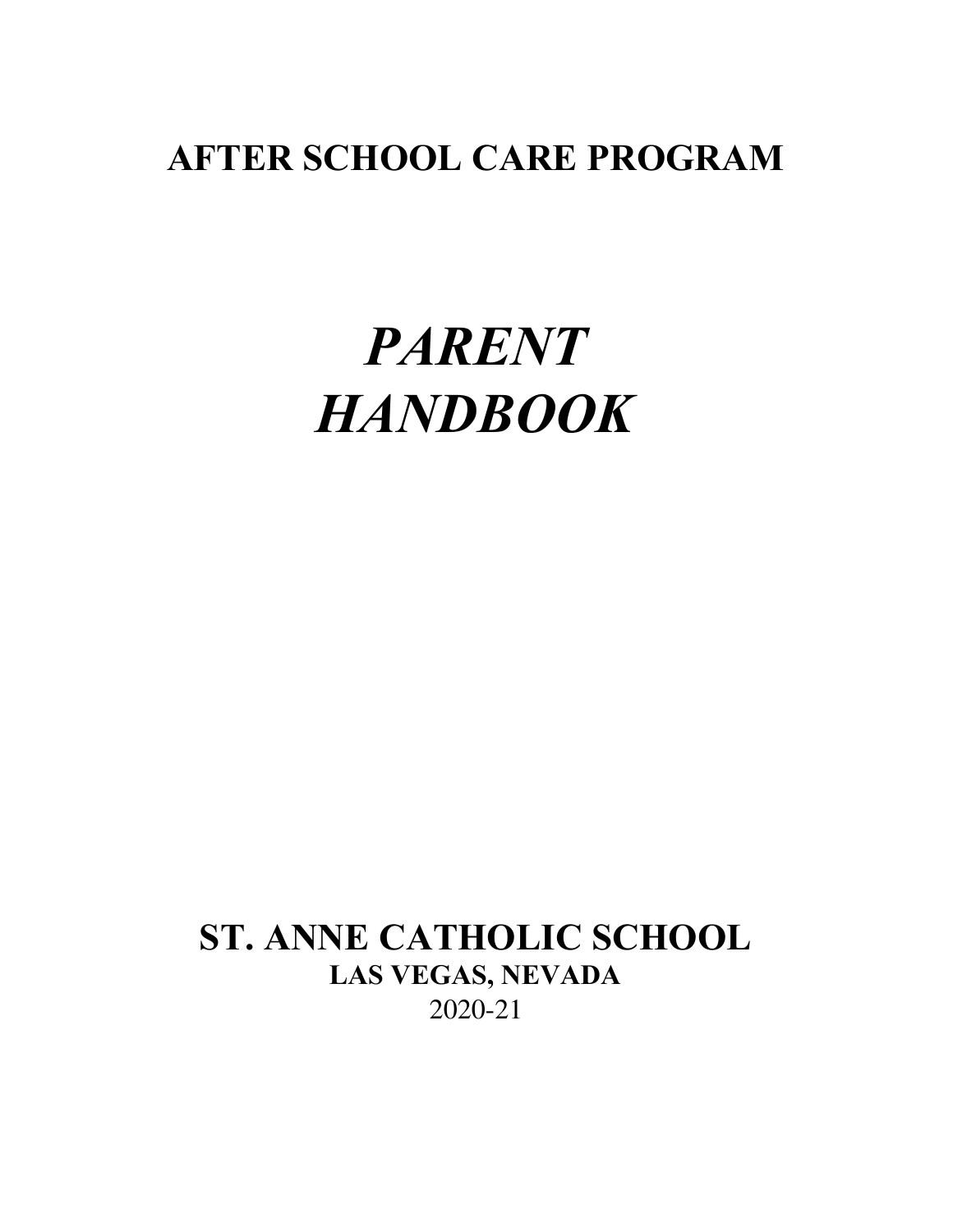Dear Parent,

This handbook contains information considered important to your child's safety and for the basic operation of the St. Anne School After School Care Program. May we all work together to make this a happy and worthwhile experience for your child(ren). Sincerely,

Mrs. Abigale Carpenter Principal

# **GOAL OF PROGRAM**

The After School Care Program of St.Anne School provides children with a Catholic environment extending the philosophy of St. Anne School into the hours before and after school during the school year (closed on school holidays). There is a clear academic component, which includes homework time, as well as art, games and activities. The program provides safety, care, supervision and recreation.

The entire program is under the administration of the school principal. A principal, teachers and other caregivers staff the St. Anne School After School Care Program. The staff members work together to help each child grow in maturity and self-respect, as well as to maintain an atmosphere where respect of others is encouraged.

# **AREAS USED FOR THE PROGRAM**

The school music room, Harrington Hall, is the designated area for the program unless otherwise posted. Schoolyard space for outdoor play will be available. Children should not be in any other part of the school building without the direct knowledge and permission of a staff member.

# **ADMISSION POLICY**

St. Anne School agrees to provide After School Care for a student and in return, the parents agree to pay a fee and support the rules of the program. Fees are the sole support of the school After School Care Program. St. Anne School and Parish do not subsidize the program.

All students in the program must have a registration form and emergency form on file for the After School Care Program. Parents must complete and return both forms along with the \$25 per child non-refundable registration fee.

Parents who choose to use the After School Care Program on an irregular (or drop-in) basis are required to register their child and pay the yearly \$25 per child registration fee. This allows the use of the program at the rate of \$5.00 per hour.

Students not enrolled in the After School Care Program but remaining on campus after 3:15 PM will be placed in the program at a rate of \$5 per hour per child. Participants in extra curricular activities after school who are not picked up immediately after the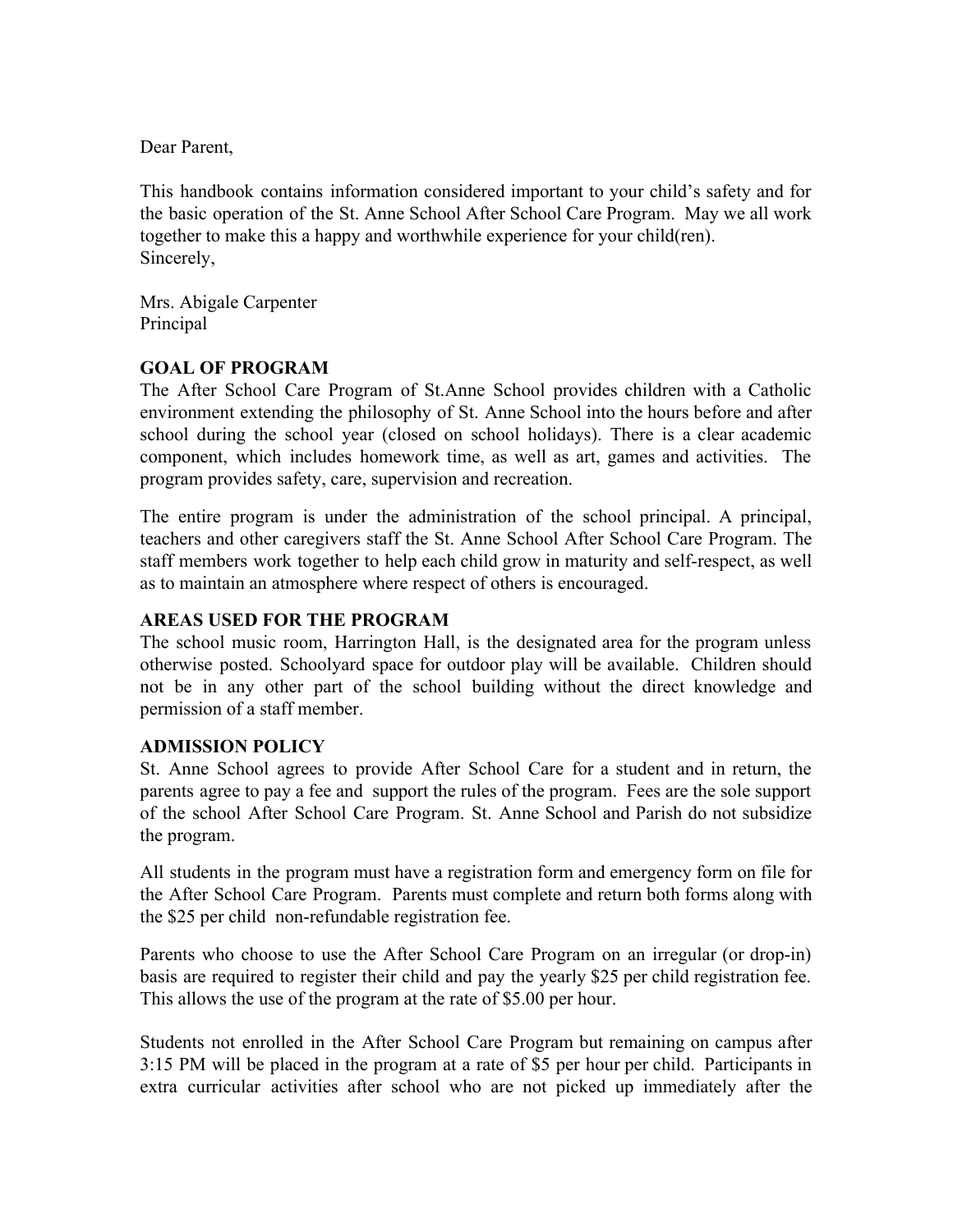conclusion of the activity will be placed in the program at a rate of \$5.00 per hour to start 5 minutes after the end of the activities.

## **COMMUNICATION**

Parents must understand that they may not expect a staff member's full attention if children are present. The principal or designee would be the person to communicate with the parent.

All written communication, announcements, etc. would come from the principal and be sent home with the children. Parents' written concerns should be addressed to the principal/principal.

## **CHANGE IN ADDRESS, PHONE NUMBERS OR EMERGENCY NUMBERS**

Parents are expected to inform the school office, when there are changes in addresses, or phone numbers/emergency numbers. If there is any change in the names of those authorized to pick up the child this information should be made known to the office and principal.

## **PROGRAM DETAILS**

#### **Schedule**:

3:00 PM - 3:30 PM Arrival and Snack time 3:30 PM - 4:00 PM Homework time 4:00 PM - 4:15 PM Rest and snack 4:15 PM - 5:00 PM Study time 5:15 PM - 5:50 PM Activity time: Art, games, movies, ect.  *( all age appropriate)*

#### **CHILD BEHAVIOR**

Since the After School Care Program is an extension of St. Anne School the same basic philosophy underlies the program. As members of a caring Christian community, the children will be expected to respect the staff, each other, and the materials and environment provided. Parents must agree to cooperate in ensuring that their children behave appropriately. Parents concerns should be addressed to the principal not the staff member.

If a child violates the guidelines, rules set by the principal/staff member, the child will be spoken to. If the behavior is repeated the parent will be informed and if necessary a conference with the parent and principal will be set up. Should there continue to be a problem the child may be given a final opportunity to improve or may be asked to leave the program.

We hereby include by reference all rules and regulations set forth in the St. Anne School Handbook as applicable to the After School Care Program. Although we generally utilize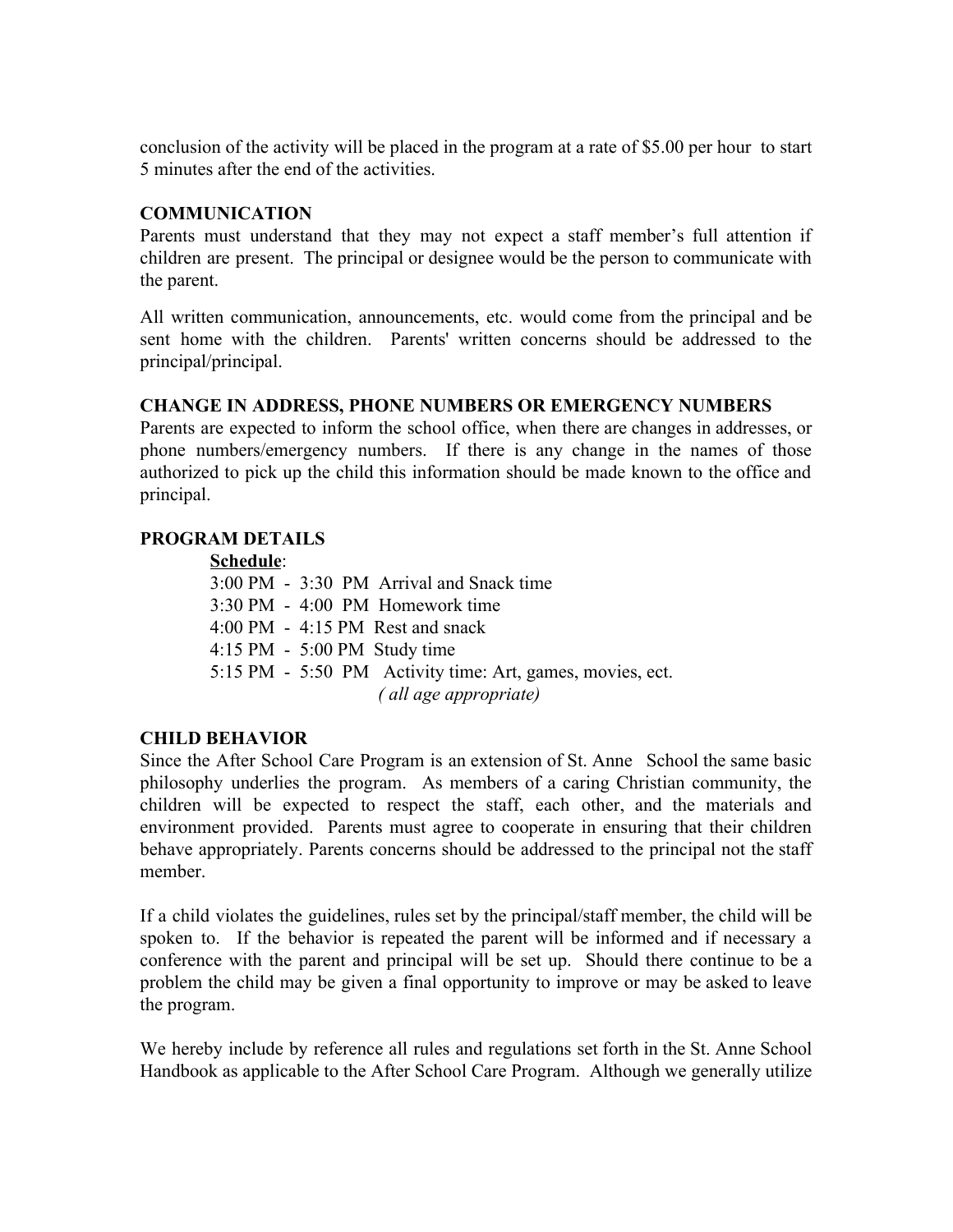a progressive discipline system, we reserve the right to suspend and or expel a student at any time.

*Note*: We reserve the right to search all desks, backpacks, purses, computers, phones, etc. at any time. There should be no expectation of privacy in these items.

# **FEE AND PICK UP TIME**

An area of parental responsibility is in the matters of prompt fee payment and prompt pick-up time in the afternoon. The method and time of fee payment, as well as the latest pick-up time, is determined by the After School Care Program in St. Anne School. Regular and prompt payment will assure the continuation of personnel and the provision of supplies.

# **PAYMENT AND FEE Registration fee \$ 25.00 per child (non refundable).**

# **Drop in Rate: \$5.00 per hour**

Checks should be made out to the school. The school office is responsible for the collection of fees.

If a parent fails to meet the After School Care Program fee payment due at the time assigned and does not make adequate arrangements with the principal, a reminder will be sent. A late fee will be assessed for all returned checks. The fees charged are the sole support of the After School Care Program, and to continue to serve the children in an adequate and fair way it is necessary that all payments be prompt and complete.

Late fees: If a parent arrives past 6:00 PM there will be an additional fee of \$1 for every 10 minutes past 6:00 PM. Fee for late pick up must be paid with the next regular payment fees. These fees applied for children on a regular or drop in status.

Children not enrolled in the After School Care program, but remaining on Campus after 3:00 PM and students in after school activities who are not picked up immediately after the conclusion of the activity will be placed in the program at the rate of \$5.00 per hour per child.

#### **FIRE SAFETY**

Scheduled fire drills and shelter-in-place drills are included in the After School Care Program. Children will practice exiting by the nearest designated exits.

# **Pick-Up Time**

This program ends at 6:00 PM. It is common courtesy to the staff to respect the time of closure. Parents who have difficulty with the pick-up time should make arrangements with others listed as authorized pick-up individuals.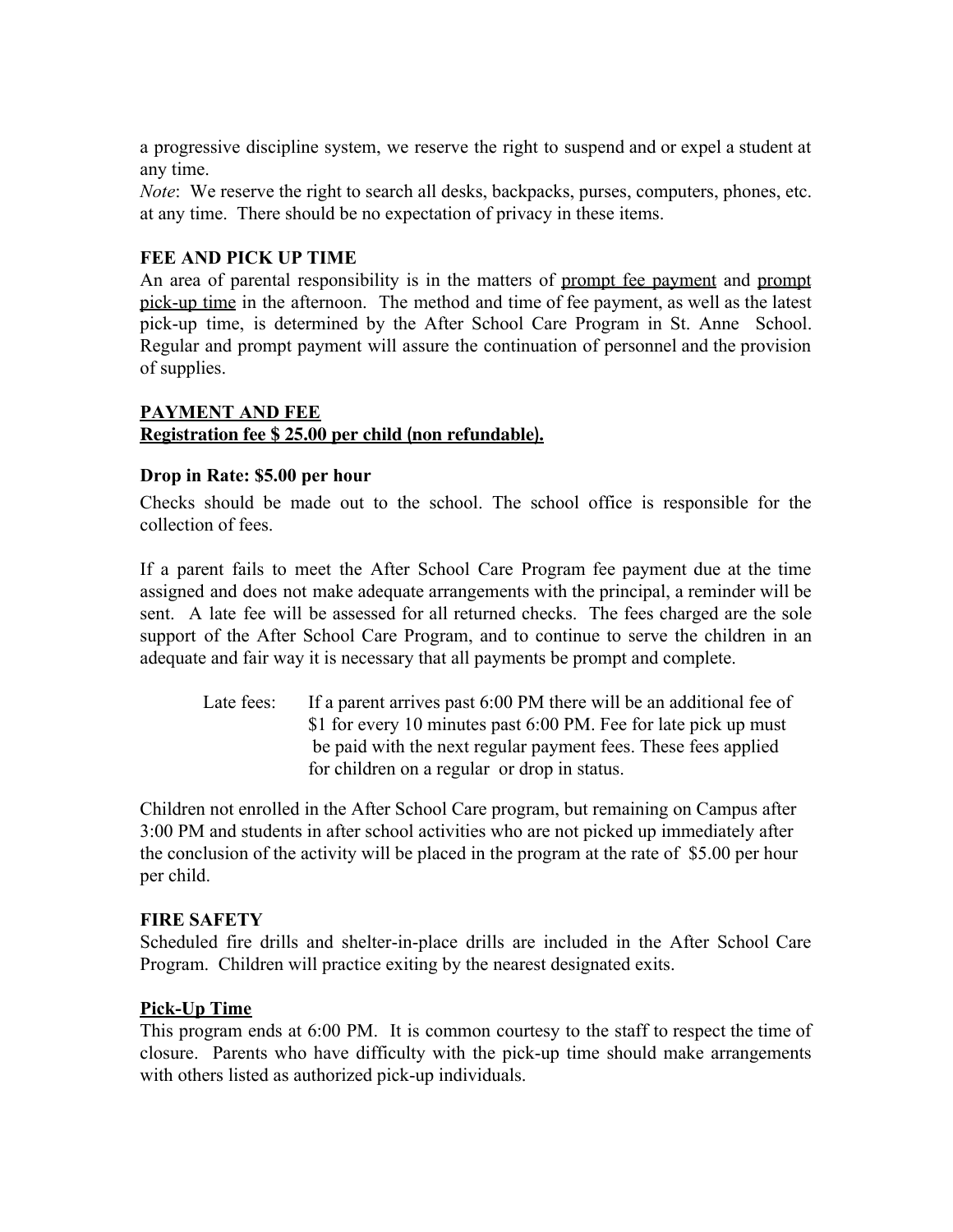If a parent is late, a staff member will stay with the child until the parent arrives. A late fee will be charged \$1.00 per minute if the principal ascertains that a late pick-up or a history of late pick-ups occurs without justifiable cause.

Parents enter school by the designated door to pick up children. They are asked to check the play areas if they arrive early. Official attendance records are kept for the After School Care Program. Signature and accurate times must be recorded when the child is picked up.

# **HEALTH AND SAFETY**

The After School Care Program follows the policy of St. Anne School with regard to health issues. Parents or their designates will be notified if a child becomes ill during the hours of the program. For all minor injuries first-aid administration will be done on the premises and recorded in the Accident Log. Parents will be notified at the time of pick up. When serious injuries occur, procedures will be followed as they appear on the Medical Emergency Form. Parents are expected to sign this form at the time of registration.

Copies of all necessary medical information, medicine, etc. are made available to the Principal of the After School Care Program. If a child is taking medication during the school day, the same written permission slip will suffice. Remember the written note must include the amount of dosage, time of dosage and the date. Medication must be in its original container marked with the child's name. Food allergies: see Nutrition section on page 5 of this handbook.

In most After School Care programs snacks are provided. Parents should send in written notification of any food allergies.

If something serious should occur and the building is evacuated (fire, etc.) children will be taken to a designated place. Parents will be given information as to the site chosen. Along with the Fire Drill a Crisis Plan is in place for unexpected emergencies. These plans are in place for St. Anne School and for the After School Care Program.

#### **HOMEWORK**

Each day a homework period is scheduled for all students. It is the child's responsibility to know what homework has been assigned. It is the responsibility of parents to check homework assignments at home. The older students may have more work than can be completed during the homework period.

#### **INSURANCE**

Children are covered by the school insurance.